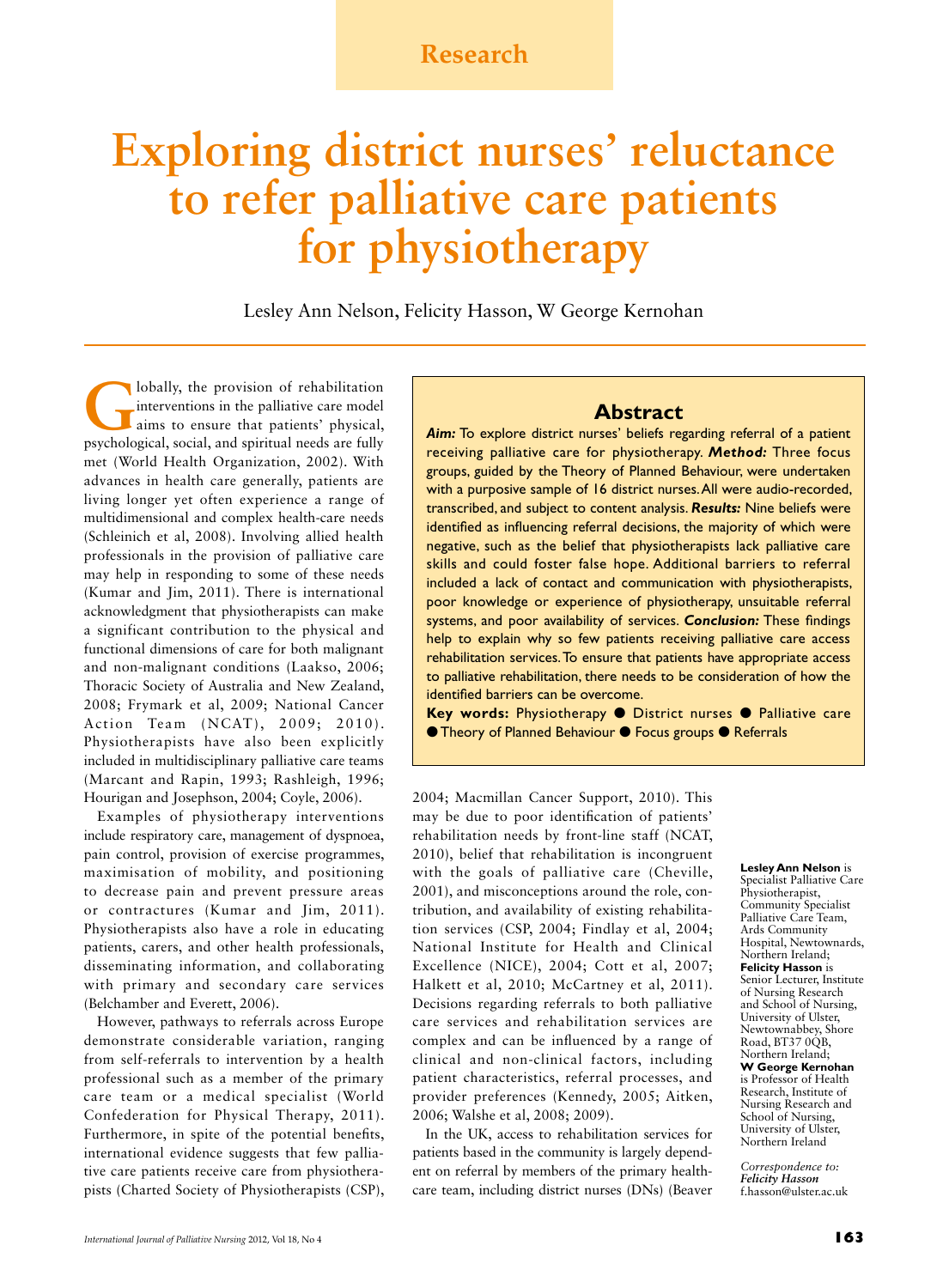

*Figure 1. Ajzen's (1991) Theory of Planned Behaviour showing how three types of beliefs influence behaviours. Adapted from Giles et al (2007).*

et al, 2000; Dunne et al, 2005; Department of Health, 2008). Hence, referral to a physiotherapist is often dependent on the opinion of the DN and their understanding of the service (Bliss et al, 2000). However, little research has explored DNs' decisions to refer a palliative care patient to rehabilitation services. Enhancing our understanding of such issues will clarify referral practices and consequently improve patient care.

The Theory of Planned Behaviour (TPB) (Ajzen, 1991) (*Figure 1*) has been used to explore and explain the relationship between attitudes and actions (Dwyer et al, 2005), including wide use in the study of a variety of health professional behaviours (Kam et al, 2010; Ward et al, 2010). It proposes that behaviour is influenced by three types of beliefs: behavioural beliefs (based on perceived advantages and disadvantages of performing a behaviour), normative beliefs (related to perceptions of social or peer pressure to perform a behaviour), and control beliefs (based on the perceived ease or difficulty of performing a behaviour) (Ajzen, 1991). The framework enables the researcher to identify beliefs that are specific to both the population of interest and the behaviour.

### **Aim**

The aim of this study was to use the TPB to develop an understanding of DNs' beliefs regarding referral of a patient receiving palliative care to physiotherapy. The findings should be useful in

addressing current shortcomings in patient care in this area and in guiding future research.

### **Method**

A descriptive qualitative research design was adopted to identify and explore beliefs about referral. The study used focus groups to obtain insight into DNs' rationales and motivations for their behaviours through exploration of their beliefs, understandings, opinions, and experiences. The focus group approach allows participants to stimulate each other to express their opinions and thereby reveal dimensions of deeper understanding than may be uncovered by other methods (Kitzinger, 2004).

### *Participants*

A purposive sample of participants was drawn from a pre-existing group of DNs currently enrolled in two postgraduate courses at a university in Northern Ireland. The inclusion criteria required that participants have previous experience of working with patients receiving palliative care. With permission from the university, a recruitment pack was disseminated during term time to all of the DNs attending the courses. This contained a letter of invitation, a participant information sheet, and a consent form. Willing participants were asked to return completed consent forms with their contact details to the researcher within 2 weeks. From a total of 22 DNs, 16 agreed to participate.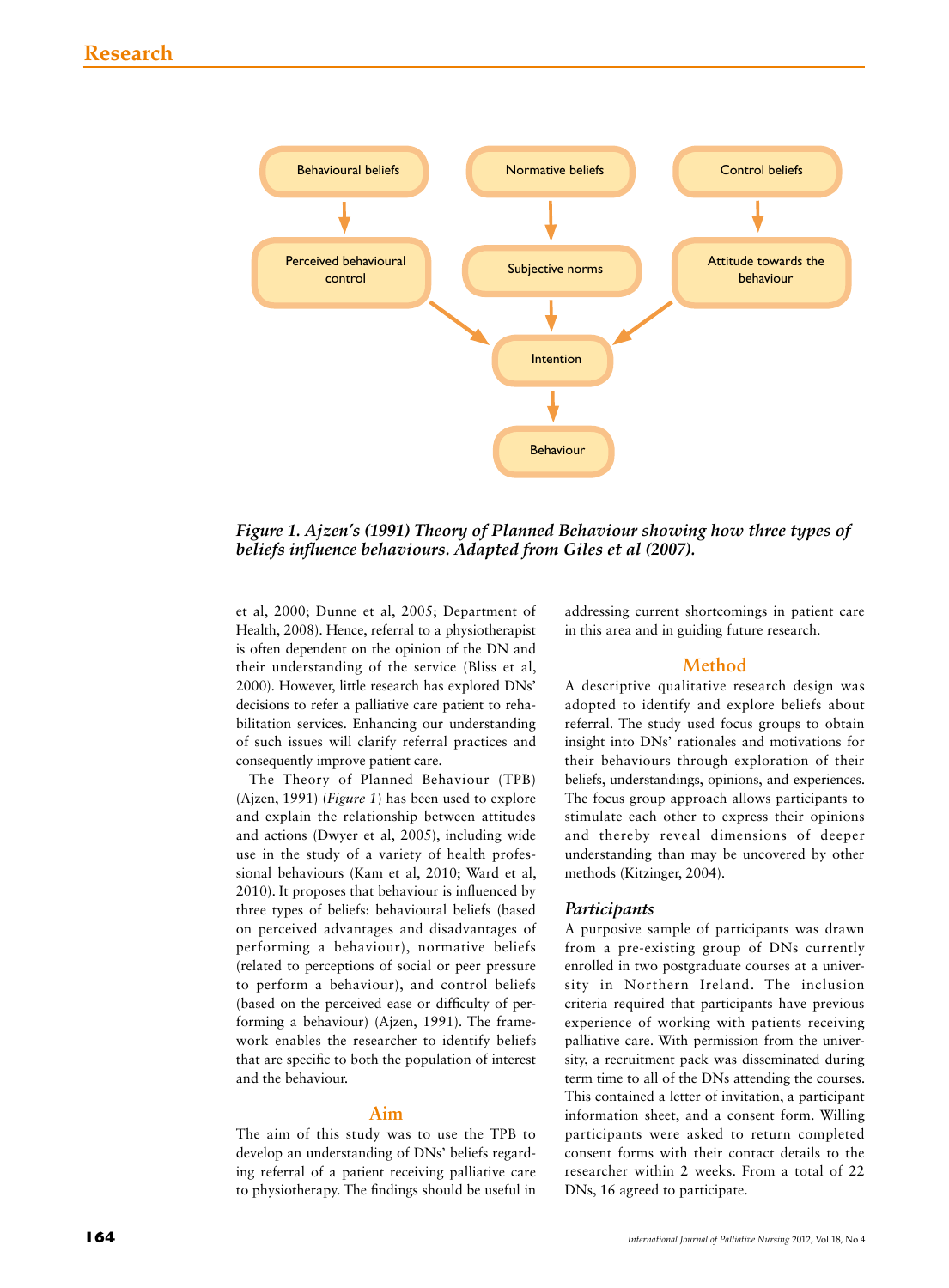#### **Box 1. The focus group schedule of guiding questions, informed by three categories of belief**

#### **Behavioural beliefs**

- What do you think are the advantages of referring a palliative care patient for physiotherapy?
- What do you think are the disadvantages?

#### **Normative beliefs**

- Would anyone in particular approve of you referring a palliative care patient for physiotherapy?
- Would anyone disapprove of you referring a patient for physiotherapy?
- Does anybody else come to mind when you are thinking about referring a patient receiving palliative care to physiotherapy?

#### **Control beliefs**

- What factors tend to prevent you from referring a patient receiving palliative care for physiotherapy?
- What factors facilitate you to refer a patient receiving palliative care for physiotherapy?
- Are there any other factors that affect your decision to refer a patient receiving palliative care for physiotherapy?

## **Box 2. Summary of the participant district nurses' beliefs**

#### **Behavioural beliefs (positive)**

● Physiotherapy can be used to manage symptoms

#### **Behavioural beliefs (negative)**

- Physiotherapists do not have the necessary knowledge and skills required to provide good palliative care
- Introduction of physiotherapists would foster false hope among carers and patients
- Referral to physiotherapy would lead to too many professions being involved with the patient

#### **Normative beliefs (either positive or negative)**

● Opinions of nursing colleagues, hospice nurse specialists, GPs, patients and patients' families influence referral decisions

#### **Control beliefs (negative)**

- The district nurses had limited contact, knowledge, or experience of physiotherapy or physiotherapy interventions
- Referral systems are unsuitable for the client group
- Patients would be discharged from physiotherapy once the initial intervention was completed
- Physiotherapists are scarce or unavailable

### *Data collection*

Three focus groups of four to six participants were conducted, with each lasting 30–45 minutes. Data was collected until saturation of themes occurred. Prior to commencement the participants completed an anonymous demographic questionnaire to elicit their gender, employment status, qualifications, and palliative care experience. A focus group schedule of nine questions based on the TPB provided a framework for the discussion that was used to investigate the DNs' behavioural, normative, and control beliefs (Ajzen and Fishbein, 1980; Ajzen, 1991) (*Box 1*). Open-ended questions were used to allow the participants to express their salient beliefs; the interviews also remained flexible to enable responses to be clarified and probes used. Data was collected during 2010 by LN, who was not known to the students or involved in teaching within the institution.

### *Data analysis*

With permission, the discussions were audiorecorded and later transcribed verbatim. These transcriptions were then checked for accuracy. Content analysis (informed by field notes) was conducted after each session following Newell and Burnard's (2006) six-stage framework whereby transcripts are read several times and then categories are identified and refined. The coding of response categories was guided and labelled by the TPB, using behavioural, normative, and control beliefs. To ensure reliability of the coding process and analysis, two researchers independently analysed the data.

## *Ethical considerations*

No ethical concerns or potential harms were identified. Ethical approval was obtained from the local university ethics committee. Approval for the study was also obtained from the Directors of Nursing and the Head of School. Written consent was gained prior to the commencement of data collection. The participants were informed both verbally and in writing that they were under no obligation to participate and were advised that they could withdraw from the study at any stage without detriment. Participant confidentiality was assured through the application of 'ground rules' and the adoption of good practice.

### **Results**

The 16 participants were all female and they had been working as nurses for a mean of 18 years; most had been employed as a DN for over 7 years. Their employment settings were a mixture of urban (38%), rural (44%), and a combination of the two (19%). The findings from the study are presented using the three TPB belief categories (see *Box 2* for a summary).

### *Behavioural beliefs*

Four behavioural beliefs were identified, one positive and three negative. The positive belief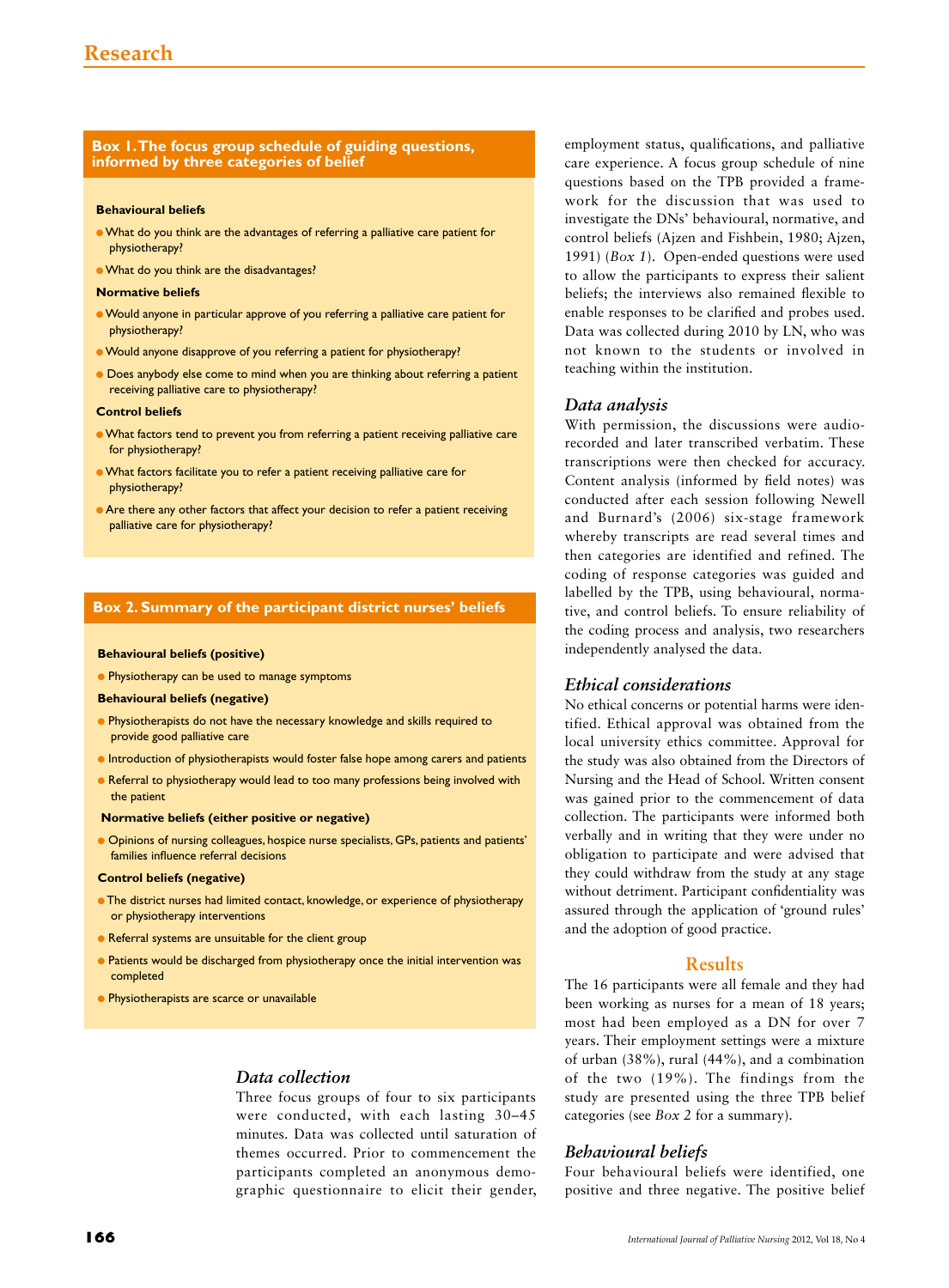was that referring a palliative care patient to physiotherapy can be helpful in the management of symptoms, such as respiratory secretions, poor mobility, and lymphoedema. Most of the participants were aware of the role of the physiotherapist in the management of lymphoedema, and a few had experienced patients benefitting from massage, bandaging, and the provision of compression sleeves and stockings.

The other three behavioural beliefs were negative: that physiotherapists do not have the necessary knowledge and skills required to provide good palliative care, that their introduction would foster false hope among carers and patients, and finally that referral to physiotherapy would lead to too many professions being involved with the patient. There was a consensus that the provision of good palliative care requires a holistic approach to the assessment and management of the patient, the building of a relationship with both the patient and their family, and the acquisition of some additional skills and training. Physiotherapists were perceived as being task-orientated and as lacking palliative care training, and as a result they were deemed to be unable to respond to the psychological, social, and spiritual needs of the patient.

**'... with palliative patients, you have to adopt a certain ethos. Sometimes physiotherapists, they just don't have the same sympathy for the patients and they don't understand the palliative aspect of their care.' Focus group 2, participant 8 (F2 P8)**

The participants expected physiotherapy interventions to be infrequent and brief, thus preventing the building of a relationship with the patient and family. They also thought that such interventions would be withdrawn when patients' health deteriorated, with the potential to cause upset and distress.

**'You just don't go into someone's house who has palliative care needs and expect to build up a rapport or relationships in one visit … We're in there day and daily; physiotherapy is not that kind of service.' F2 P8**

**'You can't put in an input and then take it away because someone is entering the end stage disease, that's like pulling the carpet from under them I feel.' F3 P14**

The belief that physiotherapy could foster false hope was based on the strong association between

physiotherapy and the traditional concepts of rehabilitation that are around recovery.

**'I think sometimes maybe a physiotherapist coming into the house might foster false hope, again going back to the rehab issue.' F2 P11**

The need to minimise the number of health professionals involved with a patient receiving palliative care led to non-referral. The need to protect carers, enhance coordination of care, and decrease confusion about professional roles and boundaries resulted in participants being reluctant to add to the number of people involved.

**'One big disadvantage if you're talking about end-stage care, sometimes there can be just too many people involved.' F3 P14**

## *Normative beliefs*

One normative belief was recorded. When asked whether there were people whose opinions were likely to influence the decision to make a referral, reference was made to nursing colleagues, hospice nurse specialists, GPs, and patients and their families. Although professional colleagues were identified, the opinions of patients and their families appeared to have a much greater impact on the DNs' decisions, and this impact could be either negative or positive.

**'... I think patients as well, can't sometimes see, if you suggested getting the physiotherapist out to see them and they're dying of cancer, maybe 6 months to live, they'd say "What do I need a physiotherapist for?"' F1 P5**

## *Control beliefs*

No control beliefs facilitating referrals were identified; four barriers to referral were raised. The DNs had limited contact with, knowledge of, or experience of physiotherapists or their interventions. As a result, they said that they often did not consider a referral to physiotherapy as it was not part of their usual practice. They had no informal opportunities to discuss cases with a physiotherapist to check whether a referral could be appropriate. If they did consider making a referral they were unsure how to access such services in either the community or the hospital sector:

**'You don't really see them out in the community like you would see the rest of the team ...' F2 P6**

The participants felt that this lack of contact prevented them from building a better working ❛*... in spite of the potential benefits, international evidence suggests that few palliative care patients receive care from physiotherapists ...*❜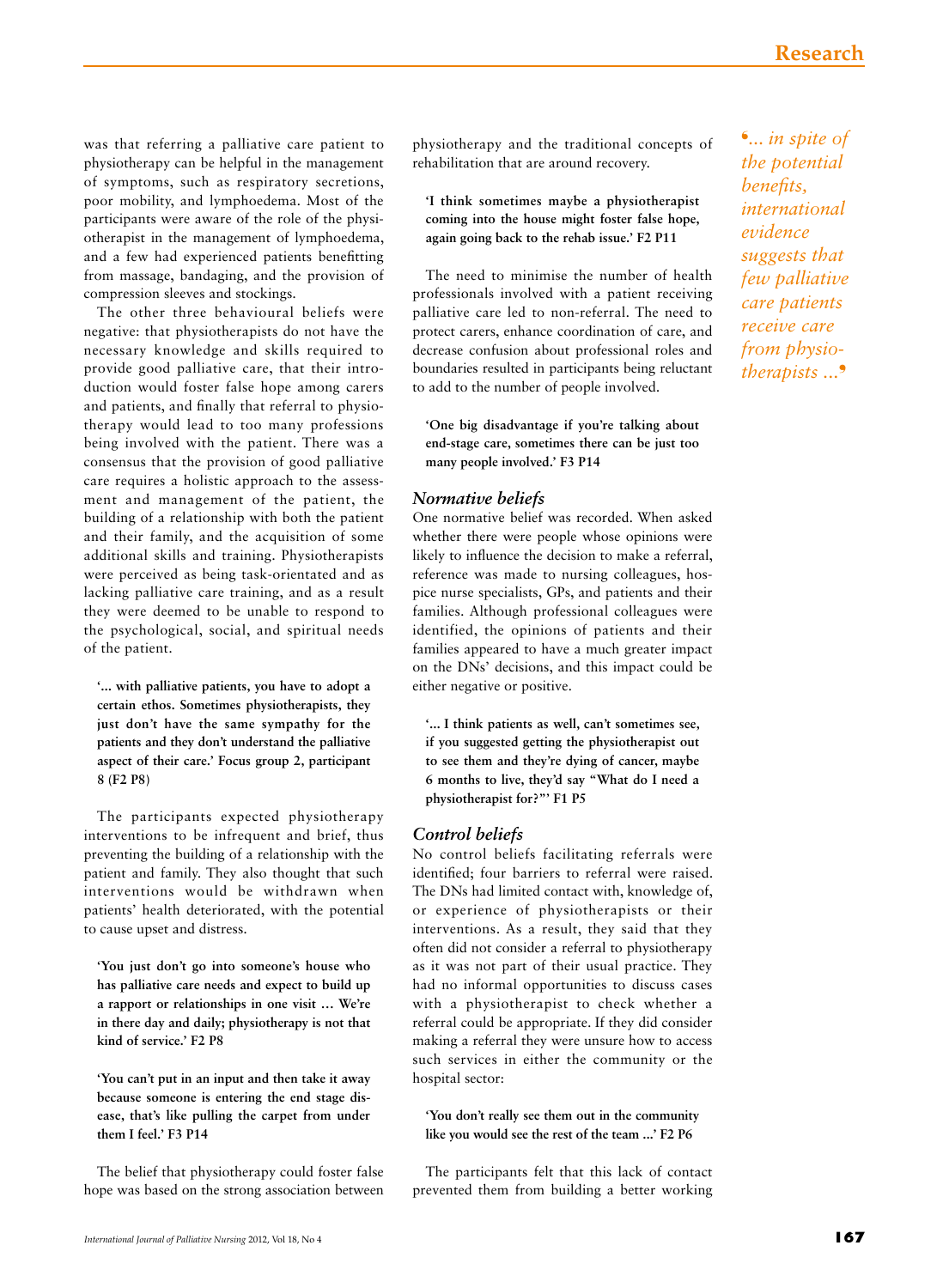## **Research**

❛*The district nurses had limited contact with, knowledge of, or experience of physiotherapists ... they often did not consider a referral to physiotherapy as it was not part of their usual practice.*❜

relationship or improving their understanding of the role of physiotherapy, its benefits, and when and how to refer. Physiotherapists were described by several participants as being last on the list of professionals that they would consider referring a patient receiving palliative care to.

**'With community physiotherapy you are not aware of who they all are, what their practices are, who covers what team and what their remit is, so you don't refer, because you nearly think, what is the point … it's probably out of their remit.' F1 P3**

A further barrier was the belief that systems for referral to physiotherapy are unsuitable for patients receiving palliative care, in particular because of the absence of any mechanism to informally discuss potential referrals before submitting them. The opportunity to discuss referrals before formal application was considered vital to ensure appropriateness, to fully describe the patient's needs, and to ensure that the service would be provided in a timely manner given patients' constantly changing circumstances and problems. Many of the participants believed that if it was not possible to make this kind of contact then it was best not to proceed with the referral. There was also a general belief that the response times of the current referral system were slow, resulting in a time lag of several weeks before a physiotherapist would visit.

**'I know whenever you make a referral to physiotherapy for stroke rehab or something like that, you could be waiting 6, 8 or 10 weeks maybe to get a physiotherapist out, so you're thinking, "End of life, is there any point in putting in a referral, they could be dead and buried by the time the physiotherapist knocks the door", so that would be another thing that would impede you.' F1 P5**

If a referral was made the participants believed that patients would be discharged from physiotherapy once the initial intervention was completed, requiring them to make subsequent repeat referrals to the service if the patient's condition changed, increasing their workload.

**'Physiotherapists will only keep them on their caseload for a while and then discharge them. So you [would] have to keep re-referring them all the time.' F3 P13**

A final barrier to referral was a general perception that physiotherapists in the community were either scarce or unavailable. Physiotherapists with specialist palliative care skills were perceived to be a particularly scarce resource.

**'...even finding physiotherapists that actually specialise in palliative care, you know have an interest ... I think they're a bit few on the ground.' F2 P8**

#### *Enhancing referral rates*

The participants made a number of spontaneous suggestions to improve referral practice including having access to more information about physiotherapy services, a named physiotherapy contact in their locality with whom referrals could be discussed, improved referral processes, and more joint working between DNs and community physiotherapists.

### **Discussion**

The purpose of this study was to improve understanding of DNs' attitudes and beliefs regarding referral to physiotherapy services of patients at the palliative care stage. Although there is an expectation that DNs are involved in planning care and supporting their patients, the study highlighted that the process of engaging with physiotherapy is not straightforward. Using the TPB it was demonstrated that a range of beliefs influenced the referral decision-making process, and that there were many more barriers than facilitators. For example, there was poor knowledge of and many misconceptions about the physiotherapists' role, skills, and services. Such findings reflect previous research that has explored why rehabilitation services are underutilised (NICE, 2004; Findlay et al, 2004; Cott et al, 2007; Halkett et al, 2010).

The findings are consistent with previous research which suggests that there is inconsistent understanding of the contribution that rehabilitation interventions can make in palliative care (NCAT, 2010; Halkett et al, 2010; McCartney et al, 2011). DNs may have a limited view of the role of physiotherapy, linking it with recovery and believing that it is not integral to palliative patient care. Earlier research also found a lack of understanding of what physiotherapy can offer (NICE, 2004; Findlay et al, 2004; Cott et al, 2007). Unfortunately this can contribute to the poor identification of and response to the rehabilitative needs of palliative care patients (Cheville, 2001; Schleinich et al, 2008; Macmillan Cancer Support, 2010).

Another barrier to referral identified here that was reflective of other studies (Aitken, 2006; Walshe et al, 2008; 2009) was the perception that physiotherapists lack palliative care knowledge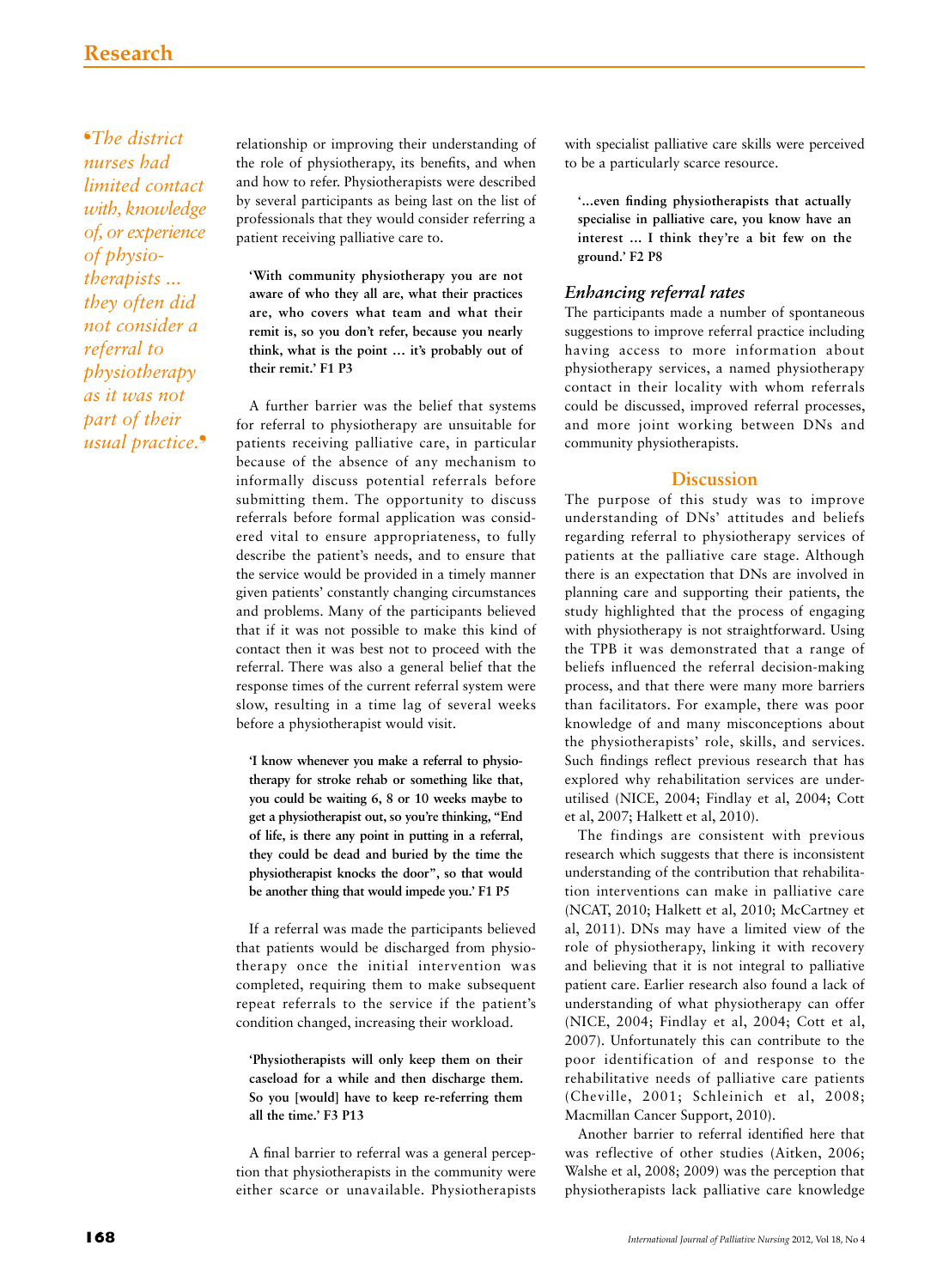and skills, instead adopting a task-driven and time-limited care intervention. It is possible that such misgivings may be partially justified, as previous research suggests that physiotherapists do not have ready access to palliative care training (CSP, 2004; Findlay et al, 2004).

The behavioural belief that referral to physiotherapy may result in too many professionals being involved with the patient corroborates previous research highlighting a requirement for DNs to balance the needs of patients with managed influx of professionals into the home (Kennedy, 2005; Aitken, 2006). Given the patients' poor prognosis, their private time with family needs to be protected. In addition, the more professionals that are involved, the greater the potential for role confusion (Beaver et al, 2000) and the greater the need for the DN to coordinate the various professionals and facilitate communication between them (Dunne et al, 2005).

## *Limitations of the study*

These findings should be interpreted with caution as the study is based on a limited purposive sample. No claims are made that the sample is representative of all DNs or all nursing students attending courses in the UK. Although the results do provide insight into some of the factors that may influence referral rates, a different approach would be needed to examine generalisability to the wider DN population in the UK. Second, although focus groups enable spontaneity of expression, dominant personalities can inhibit the expression of alternative viewpoints. This was minimised by using small group sizes. Finally, although the TPB provided a useful framework to explore DNs' beliefs regarding referral to physiotherapy, it is recognised that individuals do not always behave as predicted by this first-order model. Other factors such as personality and emotions also influence behaviour. Despite these limitations this study provides a valuable insight into referral practice. The main findings are reflective of the national and international literature.

#### **Conclusion**

A range of factors were found to militate against referral to physiotherapy for palliative care patients. The majority of the behavioural normative and control beliefs identified were negative, tending to act as barriers against referral to rehabilitation services. The TPB helps to explain the DNs' salient beliefs and the barriers to referral to physiotherapy. As rehabilitation in palliative care is advocated and the evidence base for its provision

is growing, inappropriate beliefs about referrals need to be explored and challenged. Nurse educators, policy makers, and managers need to address negative attitudes to ensure that palliative care patients are being offered the care that they require. Physiotherapists need to be actively involved to encourage and educate DNs on their role and the benefits of the interventions they can offer to patients and carers. Further research is warranted to explore referral practices and find opportunities to promote such behaviour between primary care and allied health professionals on a larger scale, perhaps using a variety of approaches to improve access to rehabilitation services for palliative care patients.

## *therapists need to be actively involved to encourage and educate district nurses on their role and the benefits of the interventions they can offer to patients and carers.*❜

❛*Physio-*

#### *Acknowledgments*

*The authors greatly appreciate the contribution of the district nurses who took part in this study and the educational staff who facilitated access.*

- Aitken A (2006) District nurses' triggers for referral of patients to the Macmillan nurse. *Br J Community Nurs*  **11**(3): 100–7
- Ajzen I (1991) The theory of planned behavior. *Organ Behav Hum Dec* **50**(2): 179–211
- Ajzen I, Fishbein M (1980) *Understanding Attitudes and Predicting Social Behaviour.* Prentice-Hall, Englewood Cliffs NJ
- Beaver K, Luker KA, Woods S (2000) Primary care services received during terminal illness. *Int J Palliat Nurs* **6**(5): 220–7
- Belchamber C, Everett C (2006) Role of physiotherapy in the rehabilitation of palliative care patients. http://eprints. bournemouth.ac.uk/12225/ (accessed 9 March 2012)
- Bliss J, Cowley S, While A (2000) Interprofessional working in palliative care in the community: a review of the literature. *J Interprof Care* **14**(3): 281–90
- Chartered Society of Physiotherapists (2004) Appendix 29: Memorandum by the Chartered Society of Physiotherapy (PC 37). www.publications.parliament.uk/pa/cm200304/ cmselect/cmhealth/454/454we34.htm (accessed 9 March 2012)
- Cheville A (2001) Rehabilitation of patients with advanced cancer. *Cancer* **92**(Suppl 4): 1039–48
- Cott CA, Devitt RMA, Falter LB, Soever LJ, Passalent LA (2007) Barriers to rehabilitation in primary health care in Ontario: funding and wait times for physical therapy services. *Physiother Can* **59**(3): 173–83
- Coyle N (2006) The hard work of living in the face of death. *J Pain Symptom Manage* **32**(3): 266–74
- Department of Health (2008) *End of Life Care Strategy Promoting High Quality Care for All Adults at the End of Life.* DH, London
- Dunne K, Sullivan K, Kernohan G (2005) Palliative care for patients with cancer: district nurses' experiences. *J Adv Nurs* **50**(4): 372–80
- Dwyer TA, Mosel Williams L, Mummery K (2005) Defibrillation beliefs of rural nurses: focus group discussions guided by the Theory of Planned Behaviour. *Rural Remote Health* **5**(2): 322
- Findlay L, Houston P, Kelly A, Ladley J, Thomson M (2004) *Allied Health Professional Services for Cancer Related Palliative Care: an Assessment of Need.* Glasgow Palliative Care Information Network, Allied Health